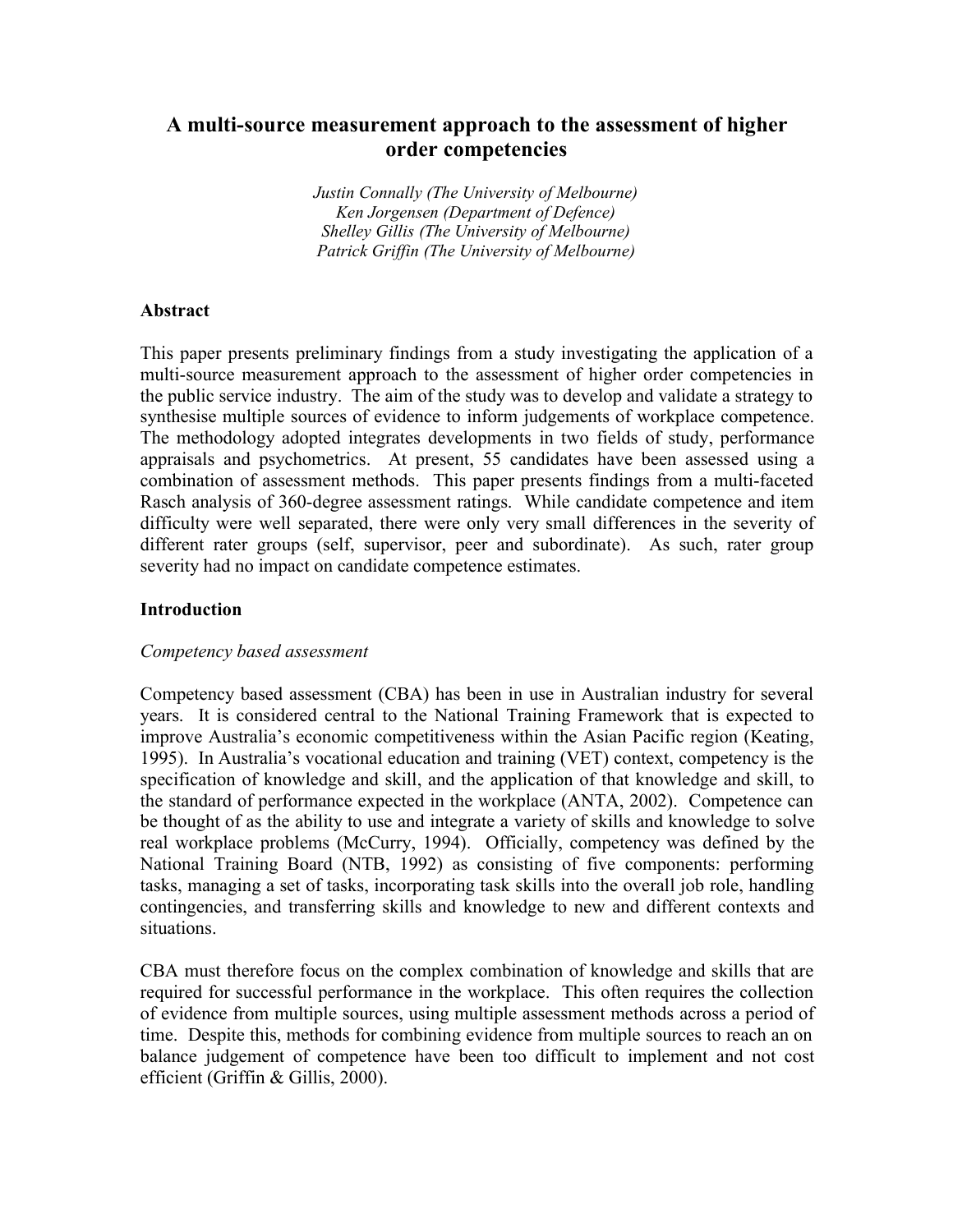CBA is the purposeful process of gathering appropriate and sufficient evidence of competence, and the interpretation of that information against industry competency standards. As part of this process, results are recorded and communicated to stakeholders (Griffin, 1995). The CBA movement claims to adhere to criterion referencing, as CBA measures performance against a set of pre-specified criteria. These performance criteria are industry defined and endorsed competency standards (Hager, Athanasou, & Gonczi, 1994). A criterion referenced interpretation requires comparisons to be made with predetermined standards of behaviour. Glaser (1981) clarified the definition of criterion referencing to include that it should *"encourage the development of procedures whereby assessments of proficiency could be referred to stages along progressions of increasing competence"* (Glaser, 1981, p935). In a criterion referenced framework tasks or competencies can be arranged along a progression or continuum of development, and individuals of varying competence can be positioned along this continuum.

### *Assessing management and higher order competencies*

CBA at higher levels refers to the assessment of covert, higher order competencies required for successful performance in professional and skilled work. While these higher order competencies are not confined to jobs at the higher levels of the Australian Qualifications Framework (AQF), their importance certainly increases at these levels (Hager & Gillis, 1995). The assessment of management competencies, such as decisionmaking, problem solving, leadership, conflict resolution, negotiation and strategic planning skills have traditionally involved the sole use of supervisor reports. These competencies are inherently difficult to assess as there is greater independence of action, less supervision, and the impact of decisions are often difficult to attribute to the person responsible due to the time lapse between the action and its consequences (Edmonds & Stuart, 1992). Thus, the importance of integrating evidence from multiple sources for the assessment of these competencies has been extensively documented in CBA literature (Griffin & Gillis, 2000).

Higher order competencies, such as those at the advanced diploma level within the AQF are complex, with a strong focus on the contingency and transferability skill dimensions. These dimensions are difficult to assess using direct observation and other methods that are typically used at lower AQF levels. An integrated approach to competency assessment is needed that assesses underpinning knowledge and understanding, problem solving and technical skills, attitudes, values, ethics, and the need for reflective practice. Assessing attitudes and values is particularly important at higher AQF levels, as individuals are likely to be responsible for the well being of others and compliance with codes of conduct, ethics and legislation (Hager & Gillis, 1995).

### *Multi-source assessment*

Within a CBA framework, multi-source assessment requires the use of a number of assessment methods or techniques. While candidates in the present study have been assessed using a combination of different assessment methods, this paper focuses on the analysis of 360-degree assessment ratings. The terms multi-rater appraisal and 360 degree feedback are used interchangeably in the performance appraisal literature. While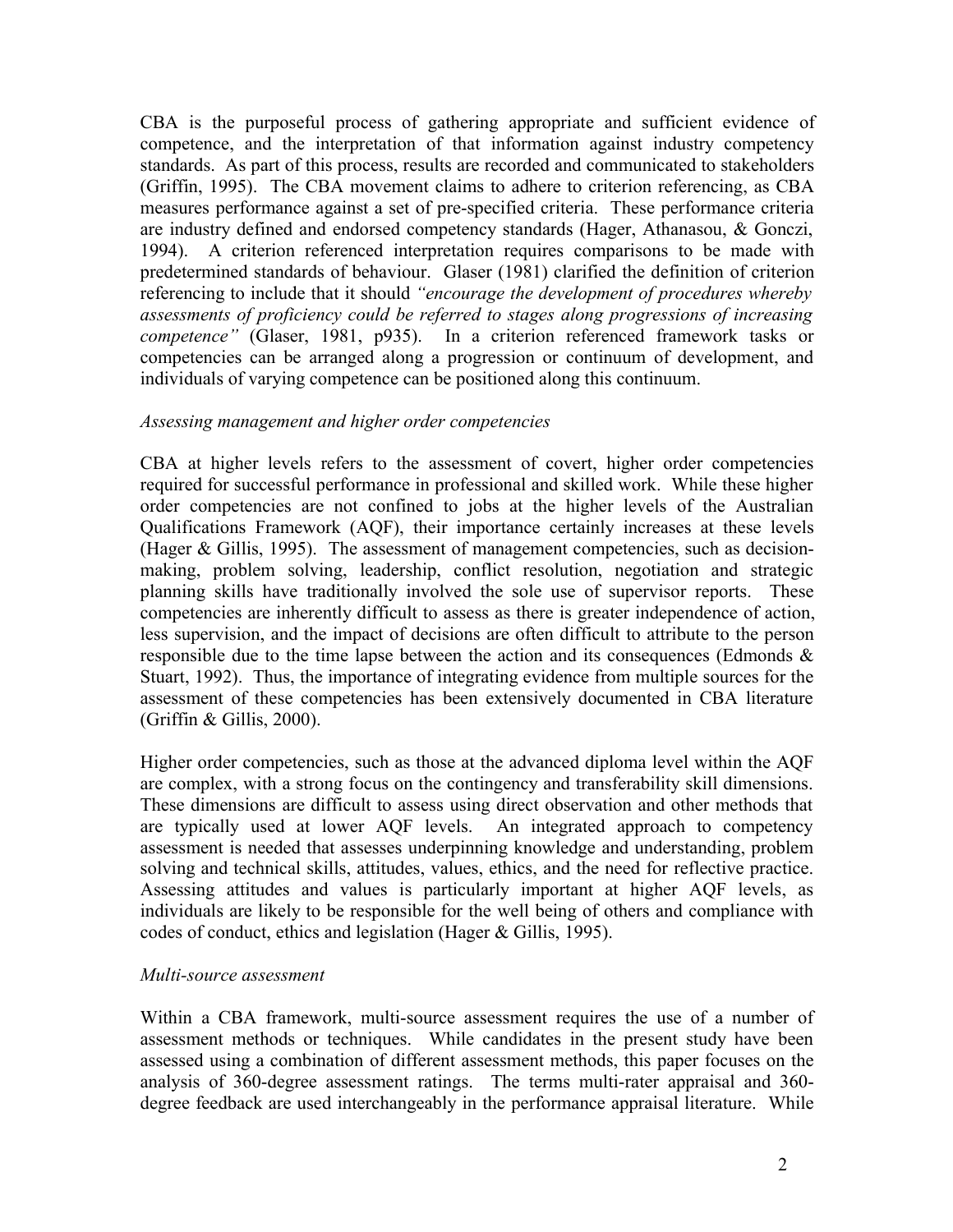the terms appear to vary slightly in their definitions, the central concept is that performance ratings are obtained on an individual from a range of sources such as supervisors, peers, subordinates and the individual themselves (Griffin & Gillis, 2000). Critical to the success of the process is that raters have a high degree of familiarity with the individual being rated, interact with them regularly and have exposure to a considerable amount of their workplace performance (Hurley, 1998).

360-degree assessment is thought to offer a number of advantages over traditional assessment techniques. Based in part on the assumptions of measurement theory, information obtained from multiple raters is thought to produce more reliable and valid results (Hurley, 1998). It is suggested that 360-degree assessment offers more objective assessments as multiple raters provide a fairer and less biased view of performance (Fletcher, Baldry, & Cunningham-Snell, 1998). Another proposed benefit of 360-degree assessment is that different raters may provide unique information about the individual because they interact with them in different capacities (Goudy, 1998).

Thus, 360-degree assessment appears well suited to the assessment of higher level management competencies, given their inherent complexity (Brutus, Fleenor, & London, 1998). Importantly, 360-degree assessment also has the advantage of allowing for real time, on the job assessment of performance with minimal disruption to workplace activities (Griffin & Gillis, 2000), and holds benefits for assessment candidates, who would likely find feedback from a variety of sources as fairer and more accurate than any single evaluation (Bozeman, 1997).

The implementation of multi-source assessment for the assessment of competencies is in line with the extensive CBA literature that argues the importance of holistic assessments and the integration of evidence from multiple sources (Griffin & Gillis, 2000). The use of such techniques for the assessment of management competencies is invaluable given that they are particularly difficult to assess (Gregarus  $\&$  Robie, 1998). Unfortunately, as is the case with CBA, research into multi-source assessment has not progressed at the same rate as its implementation in the workplace, with limited studies conducted in organisational settings using appropriate samples (Gregarus & Robie, 1998; Hurley, 1998).

Further, a method is needed for synthesising evidence from multiple sources to formulate an overall judgement of the competence of a candidate. An aim of CBA is to determine the competence of a candidate regardless of what evidence is used or which observers participate in the assessment process (Griffin  $\&$  Gillis, 2000). This is the fundamental reliability concern in CBA, whether the placement of candidates in one category or another (e.g. competent or not yet competent) is consistent across assessment methods, times and contexts (Masters, 1993; Jaeger, 1989). This is because the purpose of assessment is to infer candidate competence beyond the sample of tasks used to estimate competence (Lunz & Wright, 1997).

*Research aims*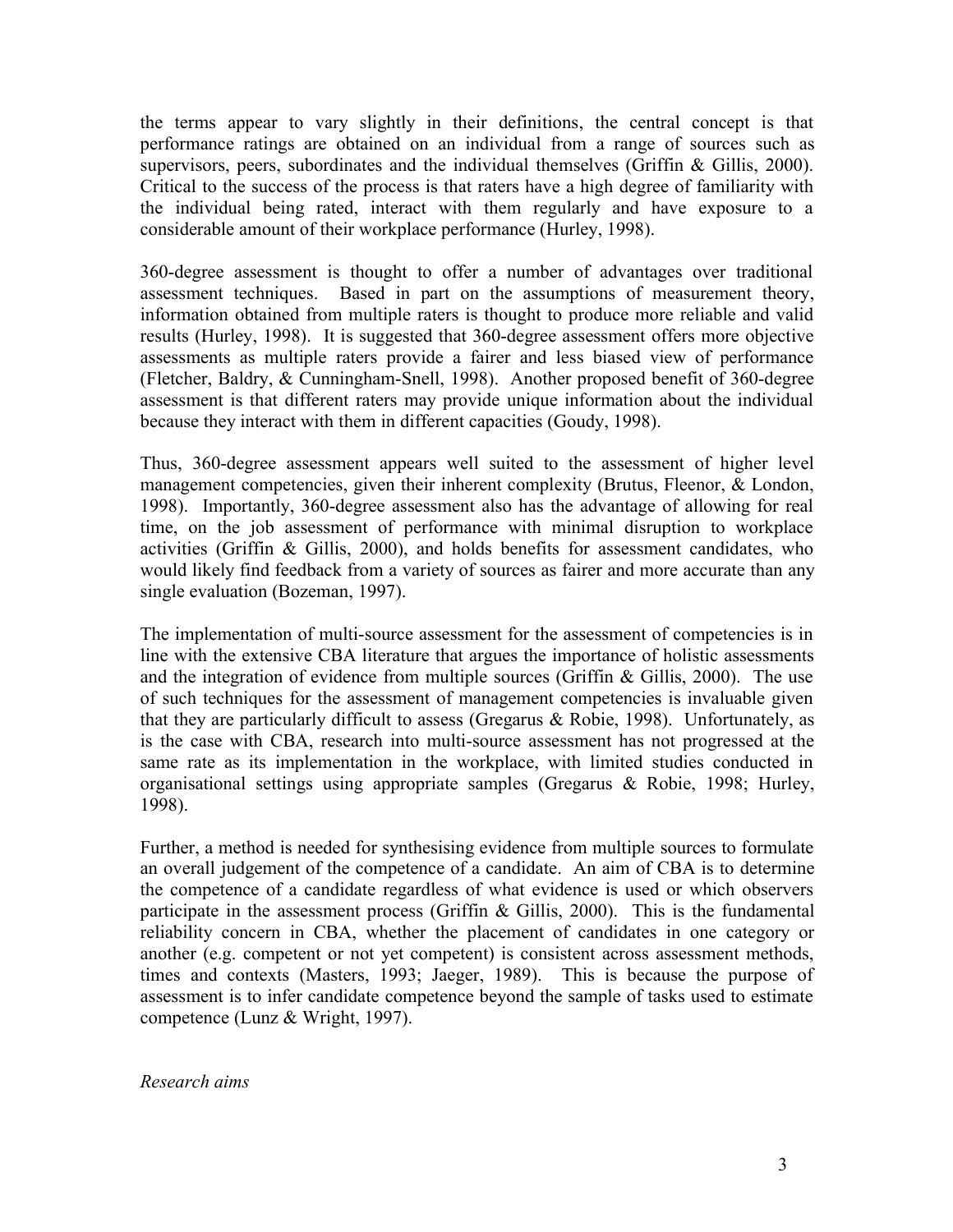This study is investigating an innovative approach to the assessment of higher order competencies in the public service industry. The primary research question being investigated is *"To what extent can multiple sources of evidence be synthesised to inform the judgement of higher order competencies?*" Also of interest is an investigation of the extent to which candidate competence vary within industries, and the extent to which different rater groups vary in judgement stringency. Further, the extent to which a developmental progression of competency acquisition can be defined is of interest.

# **Method**

## *Sample*

At present, 55 candidates have been assessed using 360-degree assessment in combination with other assessment methods. Observer record forms (360-degree assessment instrument) were completed by 51 supervisors (*M*=0.93), 83 peers (*M*=1.51), 67 subordinates (*M*=1.27), and 3 clients. All candidates also completed a selfassessment. On average each candidate was rated by 3.71 (*SD*=1.54) raters in addition to their self-assessment. Observers were selected if they were familiar with the skills and knowledge required to manage within the public service industry, had the opportunity to observe the candidate applying their skills and knowledge in the workplace, and understood the nature of the candidate's role (Thorndike, 1997).

# *Unit of Competency*

The unit of competency used in this project is entitled Facilitate People Management (PSPMNGT603A) from the Public Services Training Package (PSTP, 1999). The unit is related to the management working area and covers the implementation of people management strategies, plans and processes within the business unit in cooperation with specialist human resource personnel. This unit contains five elements and 23 Performance Criteria. The Elements contained within the unit of competency are undertake human resource planning, manage the performance of individuals, manage grievance procedures, counsel employees, and manage employee rehabilitation. The critical aspects of evidence for the unit include an integrated demonstration of effective people management strategies, which were expected to facilitate the attainment of business unit objectives. The unit contributes to awards at the Advanced Diploma level.

## *360-degree instrument*

As recommended, the rubrics for the 360-degree instrument were developed by a group of subject matter experts (SME) drawn from a cross-section of workplaces, thus representing a variety of perspectives (Bennett, 1998). Rubrics are *"a set of scoring guidelines that describe the characteristics of the different levels of performance used in scoring or judging a performance"* (Gronlund, 1998, p. 225). Thus the central feature of rubrics are the ordered categories or levels of performance that comprise a description of the cognitive, affective and psychomotor skills embedded in competent performance (Griffin, 2000; Waltman, 1997). Underpinning the concept of rubrics is the criterion referenced interpretation in which an individual's achievement or competence is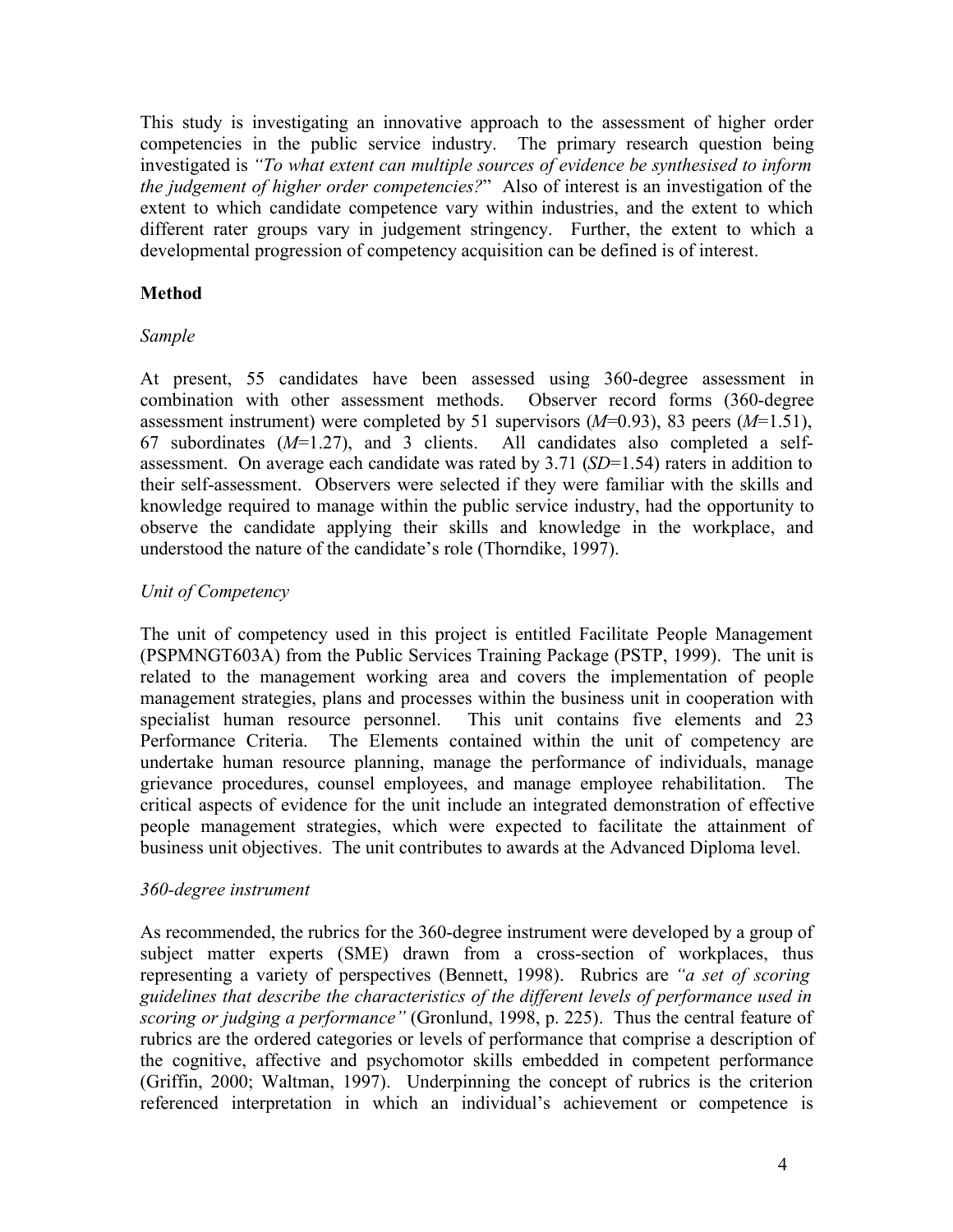described in terms of the tasks that they can perform (Glaser, 1981). The use of criterion referenced definitions for rating scales convey far greater information about the quality of performance, discriminates more accurately between individuals, and allows for candidates to be given more diagnostic feedback, feedback that they will likely perceive as more constructive and valid (Bondy, 1983).

Item writing for the 360-degree instrument involved a detailed analysis of all aspects of the Unit of Competency to ensure adequate coverage of all the components of competency as specified by the NTB (1992). The final 360-degree instrument consisted of 30 items based largely on the performance criteria of the unit. Performance criteria typically focus on task performance, however at the advanced diploma level there is a strong focus on the contingency management and transferability skill dimensions, thus it was necessary for items to expand on the performance criteria. Each item consisted of a prompt statement followed by a series of behavioural descriptors that detail typical managerial behaviours. The descriptors were arranged in order of increasing levels of competence, or the level of skills and knowledge required for performance (as recommended by Goudy, 1998). The descriptors are distinguished by the degree of strategic and lateral thinking and intellectual application involved in the management processes, the degree of autonomy with which the manager functions, and the amount of insightfulness, leadership and intuitiveness demonstrated. The descriptors were written, where possible, to be directly observable to members of the candidate's workplace as is the case with behaviourally anchored rating scales (BARS, Smith & Kendall, 1963). An example item is presented in Table 1. The behavioural descriptors for this item are coded 1, 2 and 3 in order of increasing competence (with 3 representing the highest level).

## *Rating process*

Candidates, in conjunction with their assessor selected raters (or workplace observers) to complete the 360-degree instrument. According to Antonioni (2001), an objective criteria needs to be implemented for selecting raters, such as the extent of interdependency and the opportunity to observe work performance. Assessors considered whether raters were familiar with the skills and knowledge required to manage within the public service industry and were exposed to the candidate applying their skills and knowledge in the workplace. It was suggested that the most appropriate observers were those people who had known the candidate for a period of time (at least three months), have the most contact with the candidate, and understand the nature of the candidate's workplace role. It was recommended that ratings be obtained from at least a supervisor, two peers, and a subordinate or client. The candidate was also required to complete a self-assessment as part of the assessment process.

For each item raters were required to select the behavioural descriptor that best described the skills and knowledge demonstrated by the candidate based on their interactions with the candidate over time and across workplace contexts. Raters were also presented with the option of "have not observed the candidate applying these skills and knowledge" for items for which they had little or no knowledge of the candidate's workplace performance. For the self-assessment instrument this option was replaced with "have not yet had the opportunity to apply these skills and knowledge".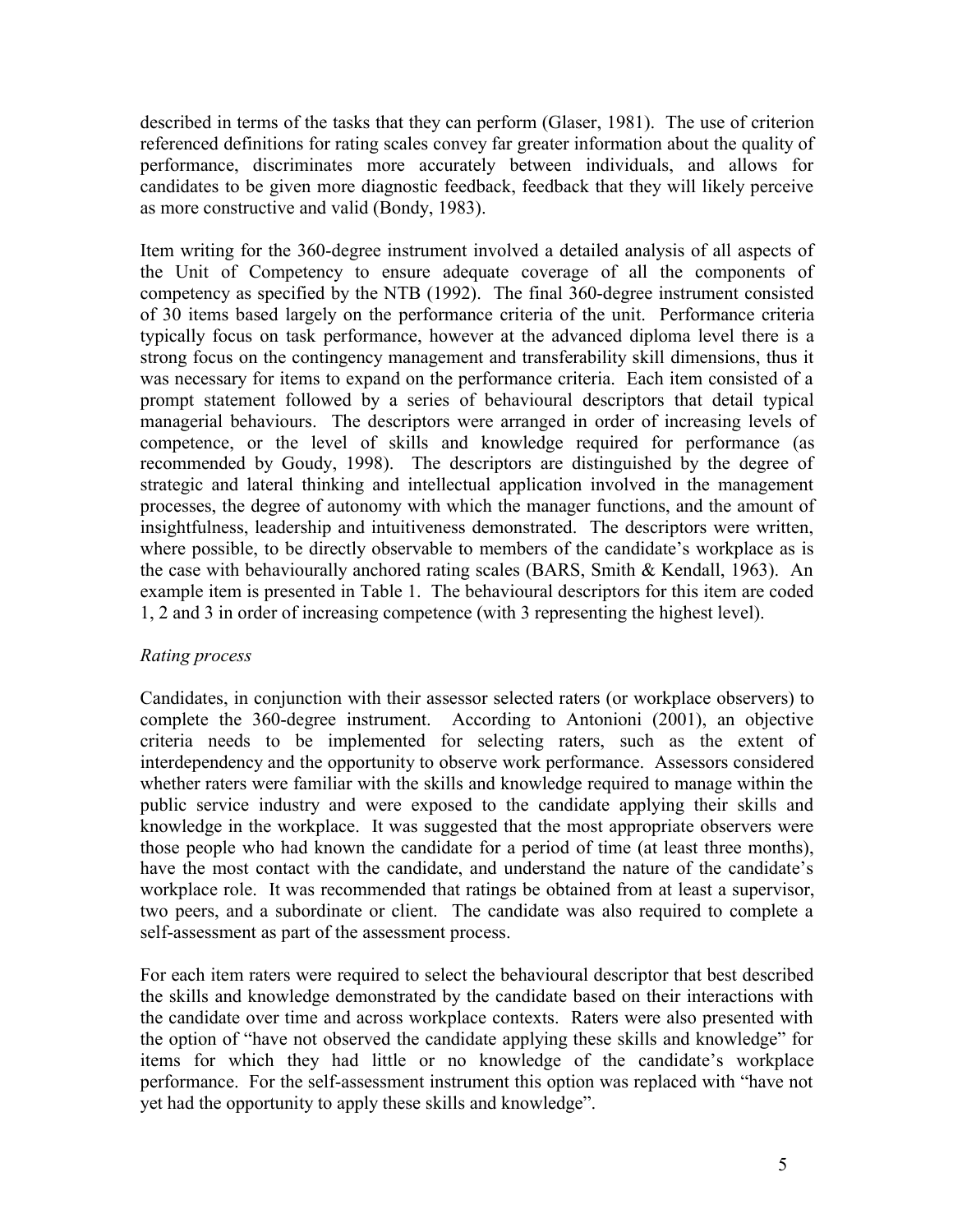### *Rasch Analysis*

Preliminary data analysis was conducted using a multi-faceted Rasch model, an extension of the simple logistic Rasch model (Rasch, 1960 and revised 1980). The simple logistic Rasch model states that the probability of a person answering an item correctly, or receiving a particular rating, is dependent only upon the ability (or competence) of the person  $(\theta_n)$  and the difficulty of item  $(\delta_i)$ . This model can be extended to include additional facets of the assessment context, typically rater severity, by the addition of an additional (severity) parameter  $(\rho_r)$ . In this multi-faceted model, it is not only the competence of the candidate and the difficulty of the item that governs the probability of a particular rating, but also the severity of the rater  $(\rho_r)$  making the judgement.

The Partial Credit model (Masters, 1982; Wright & Masters, 1983) allows for scoring one or more intermediate levels on an item (as opposed to simply correct/incorrect), and to award partial credit for reaching one of these levels. The Partial Credit model can be applied to situations where ordered response alternatives vary in number and structure across items (Linacre, 1994; Masters, 1982). Thresholds  $(\tau_1, \tau_2, ..., \tau_m)$  are estimated for each response alternative (Wright & Masters, 1983).

The multi-faceted Rasch model used in the present study is shown in equation 1.

$$
\log(\frac{P_{\text{nik}}}{P_{\text{nik}-1}}) = \theta_n - \delta_i - \rho_r - \tau_{ik}
$$
 (1)

- where  $P_{\textit{mix}}$  is the probability of candidate *n* receiving a rating of *k* from rater group *r* on item *i*;
	- $P_{\text{init-1}}$  is the probability of candidate *n* receiving a rating of *k*-1 from rater group *r* on item *i;*
	- $\theta_n$  is the competence of candidate *n*;
	- $\delta_i$ is the difficulty of item *i*;
	- $\rho_r$  is the severity of rater group *r*; and
	- $\tau_{ik}$  is the difficulty of receiving a rating of *k* averaged across all rater groups for each item *i* separately*.*

## **Results**

Figure 1 displays graphically the calibration of the candidate, item and rater group facets. The first column provides the linear measurement scale (*logit scale*) on which each of the facets is estimated. The second column displays the distribution of candidate competence while the third column displays the distribution of item difficulties. The fourth column displays rater group severity estimates. With the exception of self-ratings, which appear to be more lenient (less severe), there is little difference between the severities of the other rater groups.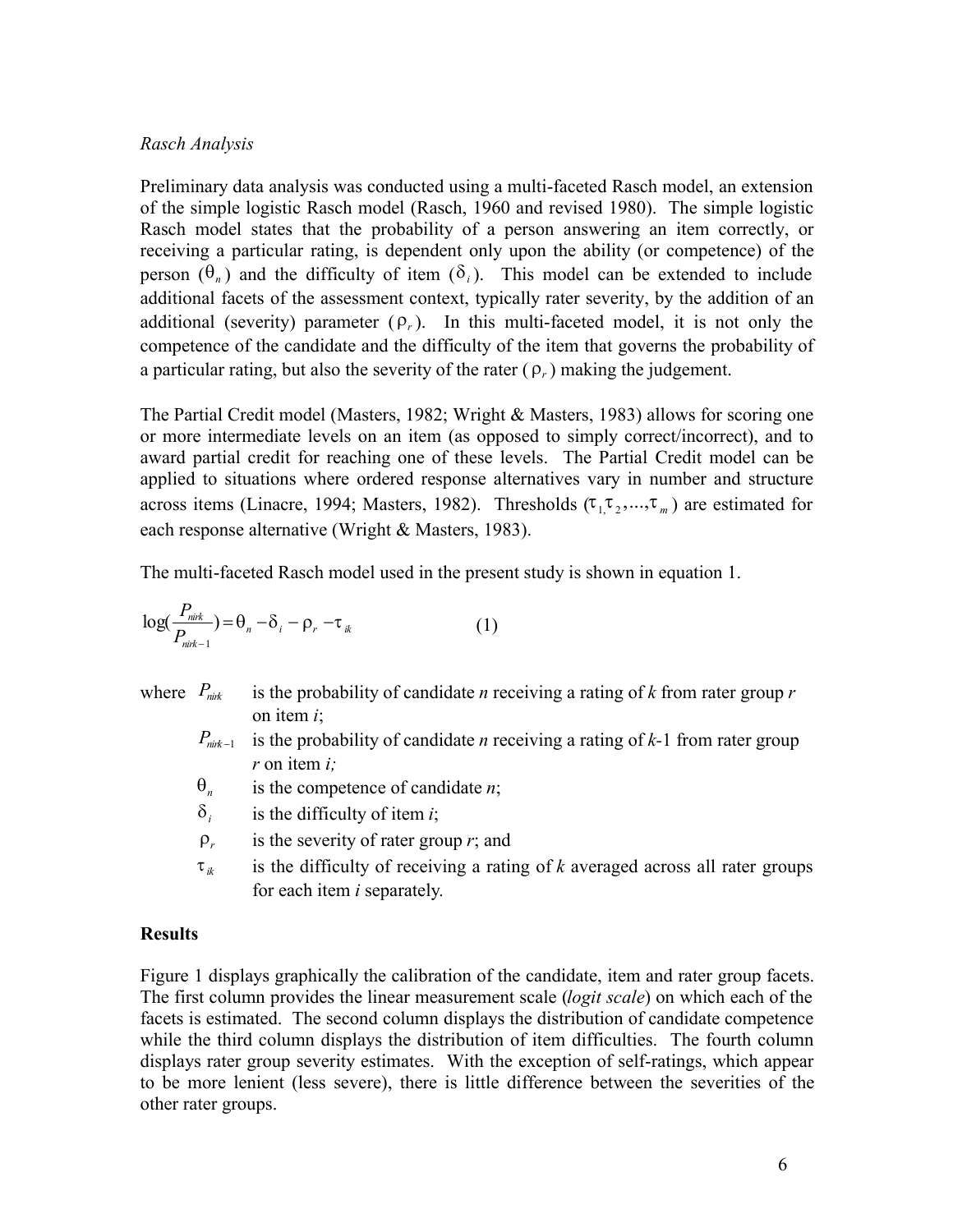### *Candidates*

The mean competence estimate for the present sample was 0.17 logits (*SD*= 0.36). This value is close to zero, when taken with the distribution of candidate competence and item difficulties this suggests that the 360-degree instrument was reasonably well matched to the competence level of the candidates. As can be seen in Figure 1, candidate competence estimates ranged from –0.89 logits (candidate 18, the least competent) to 1.06 logits (candidate 50, the most competent), a range of 1.95 logits. The standard errors for the candidate estimates were all acceptable (*M*=0.09, *SD*=0.02). Despite this relatively narrow spread, the overall difference between the competence level of the candidates was significant,  $\chi^2(54)=689.8$ ,  $p<01$ . The separation ratio (*G*) for the candidates was 3.71. This index compares the true spread of candidate competence measures with their measurement error, and indicates the spread of this sample of candidates (Fisher, 1992). It is possible to determine the number of statistically distinct performance levels or discernible strata that are present in the data using the formula (4*G*+1)/3 (Fisher, 1992). Applying this formula, the candidates in the present study may be separated into five statistically different competence levels.

The candidate separation reliability was 0.93. This is a measure of the extent to which the instrument could successfully separate candidates of varying competence. The value is very similar to the Cronbach alpha for the 30 item scale (0.91). Like Cronbach alpha or the Kuder-Richardson 21 index of reliability, the coefficient represents the ratio of variance attributable to the construct being measured (true score variance) to observed variance (true score variance and error variance) (McNamara, 1996). Values close to 1 suggest good reliability, while values less than 0.5 would indicate that differences between candidate competence estimates are attributable mostly to measurement error and not to actual differences in competence (Fisher, 1992).

The infit mean square statistics are a measure of the degree of *fit* between the observed ratings and the ratings expected by the model. The expected value for these mean square statistics is 1.0 when the model fits the data, and it has been suggested that an acceptable range is between 0.6 and 1.5 (Englehard, 1994), or more conservatively between 0.7 and 1.3 (Adams & Khoo, 1995). Higher values indicate more variability in the ratings than is expected, whereas values less than 1 indicate little variation in ratings, likely the result of identical or very similar ratings across all items. With the exception of 5 candidates, all infit values were within the range of 0.7 to 1.3, and all values were between 0.6 and 1.5  $(M=1.0, SD=0.2)$ .

### *Items*

As can be seen in Figure 1, item difficulties ranged from  $-0.64$  logits (item 7, the easiest item) to 1.03 logits (item 19, the most difficult item), a range of 1.67 logits. Looking at the variable map it appears as if there are at least four distinct levels of difficulty, based solely on statistical grounds. The standard errors for all items were acceptable (*M*=0.07, *SD*=0.02). Despite this somewhat restricted range, normally a range of  $-3.0$  to 3.0 logits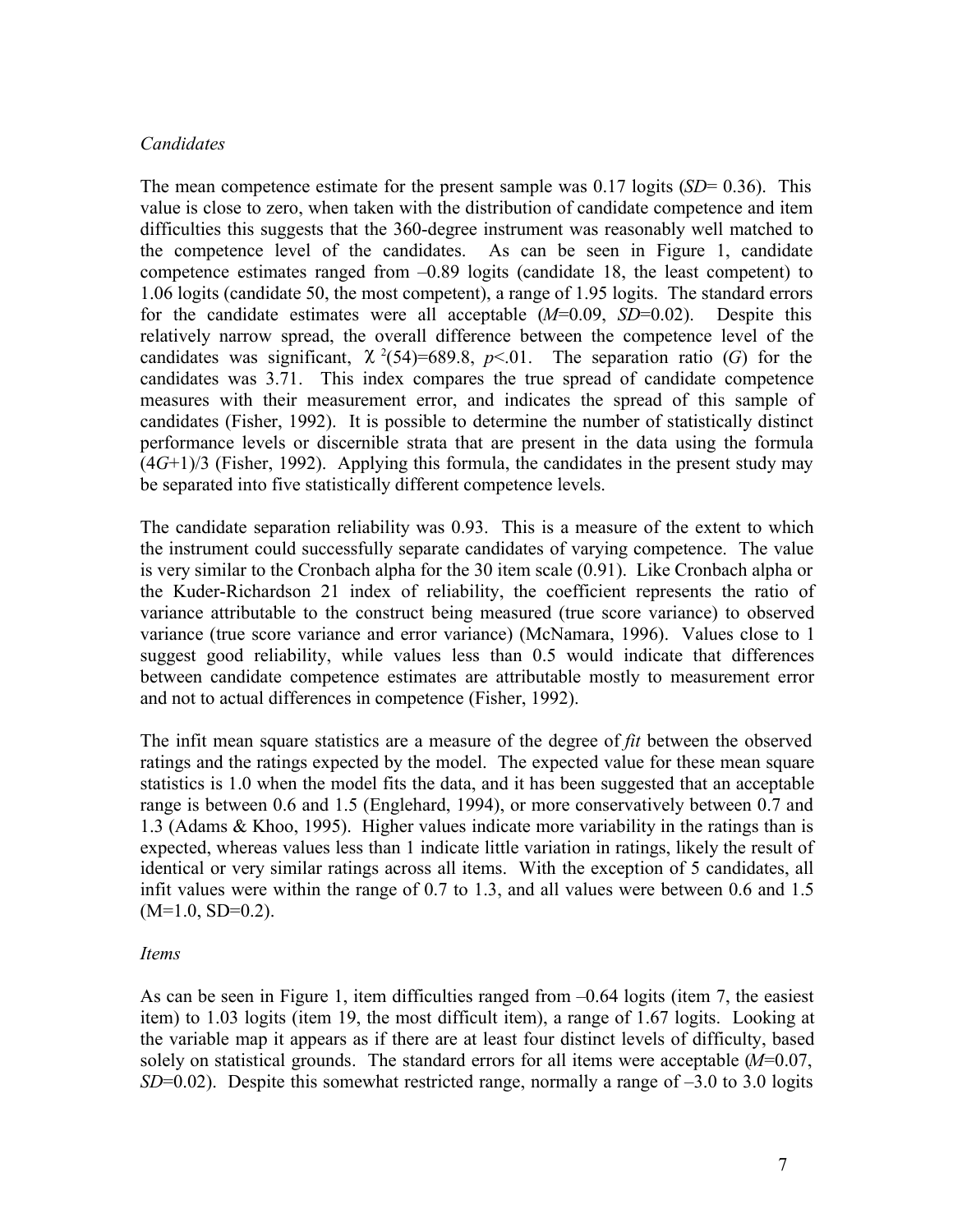may reasonably be expected (Myford & Wolfe, 2000), the overall difference between the items was significant,  $\chi^2(29)=1263.9$ ,  $p<01$ , with a separation reliability of 0.97.

Examining the infit mean square values, all items displayed acceptable fit, with all values between 0.9 and 1.3  $(M=1.0, SD=0.1)$ . As no infit values were below 0.7 it can be concluded that there are no redundant items in the instrument. Similarly, as no values were greater than 1.3 there is no evidence of pychometric multidimensionality, that is, a single measure of competence has been obtained (Myford & Wolfe, 2000; McNamara, 1996). If a degree of multidimensionality was detected in the data then there may have been a need to report a profile of scores rather than an overall measure (Myford & Wolfe, 2000), perhaps at an element level.

To examine if the response categories are appropriately ordered and clearly distinguishable, the average candidate competence measure for each response category was examined (Linacre, 1999c). This value is calculated by taking the average competence measure of all candidates receiving a rating in that particular category. If the rating scales are functioning correctly it is expected that the average candidate competence will increase with each rating category, suggesting that candidates receiving higher ratings posses a higher level of competence. Similarly, an oufit mean square index greater than 2 for any rating scale category suggests that ratings in that category for some candidates may not be contributing to meaningful measurement of the variable (Linacre, 1999c).

A review of the average measure for each score category reveals that only 13 categories (15 percent of rating categories for the instrument) display a degree of misfit. Most of these appear to be the result of a lack of ratings in certain categories, as insufficient ratings in a score category result in the calibration for that category being unstable (Linacre, 1999), or appear insignificant (very small reduction in the average measure from one category to the next and an oufit value close to 1). Only one rating category displayed an oufit value approaching 2 (category 3, item 3, outfit=1.8). Instrument revision by SMEs based on this item analysis will be undertaken.

The range of item difficulties and thresholds indicates the range of competence levels that an instrument is able to accurately measure. Items must be sufficiently spaced along a variable to allow for an interpretation of a directional progression along the variable, that is, they must spread out in a way that demonstrates coherent and meaningful direction. If items are not spread out then all that has been defined is a position on a variable, not a variable (Wright  $&$  Stone, 1979). This can be investigated using the item separation ratio and also through an examination of the placement of items on the variable map (Wright & Masters, 1983). While the range of item difficulties is only 1.67 logits, response thresholds ranged from -1.72 to 2.3 logits, a range of 4.02 logits. As thresholds and not item difficulties will be used for variable interpretation, this spread is considered sufficient.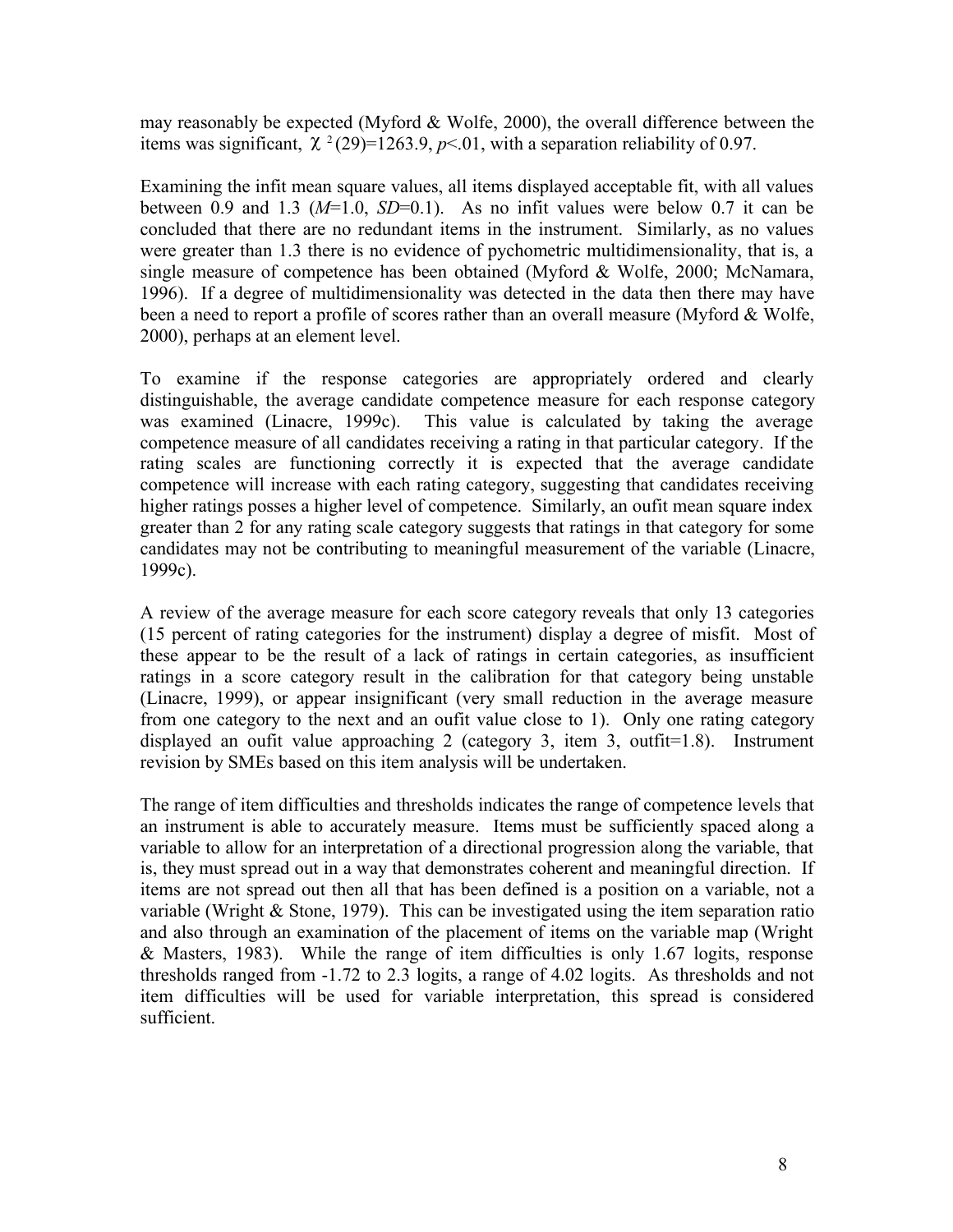### *Rater Groups*

As can be seen in Figure 1, with the exception of self-ratings, which display a degree of leniency (-0.28 logits), all rater groups tend to cluster around the same severity (0.05 to 0.12 logits). An examination of the fair average for each group also reveals that selfratings are typically higher (1.88) than the other rater groups (1.47 to 1.55). The fair average is the mean rating for each rater group, adjusted for differences in candidate competence in each rater group's sample. The standard error of these estimates is satisfactory for all rater groups ( $M=0.02$ ,  $SD=0.00$ ). The overall difference between the rater groups was significant,  $\chi^2(3)=163.3$ ,  $p<.01$ , with a very high separation reliability (0.98). While this indicates actual differences in rater group severity, it should be noted that the range of severity estimates is more than four times smaller than the range of candidate competence or item difficulty estimates.

Further, the only ratings to display some variation are self-ratings, and as all candidates completed a self-assessment this apparent leniency in self-ratings should not advantage any candidates as might be the case if another rater group had displayed a similar pattern. Candidates only varied in which other raters evaluated them, and the difference between these other rater groups in severity is very small (0.07 logits). This is further illustrated in Figure 2, which shows a comparison of competence estimates (in logits) and (average) raw scores for each candidate. As can be seen, the candidate average raw score and competence estimate are very similar  $(r=0.993, p<0.01)$ , indicating that rater group severity has little if any impact on candidate competence estimates.

An evaluation of infit for rater groups revealed that all raters had infit values within the acceptable range (all 0.9 to 1.1). The infit mean square value of 0.9 for self-ratings indicates a lack of variation in the pattern of ratings. This observation suggests the possibility of some degree of halo error in self-ratings. Halo error is the failure to discriminate between conceptually distinct aspects of performance (Gregarus, Robie, & Born, 2001). This finding is not however unexpected as research suggests that selfratings of performance likely reflect a global evaluation of performance (Bozeman, 1997).

The observed leniency in self-ratings may in fact be the result of the treatment of "not observed" responses. When completing a self-assessment candidates would likely respond to most items on the instrument, whereas other raters would likely select the not observed category on a number of items, depending on their degree of interaction with the candidate. As this not observed category is treated as a score of zero, the number of items that are scored in this way contributes to rater group severity estimates. An analysis of the use of this category by rater group reveals that this category was used quite regularly by supervisors (*M*=8.05), peers (*M*=8) and subordinates (*M*=7.39), but much less frequently by candidates when conducting their self-assessments (*M*=3).

To further explore this possibility, an additional multi-faceted analysis was performed in which the not observed category was treated as missing data. While this form of analysis is not appropriate for obtaining candidate competence estimates or variable interpretation, it does provide a comparison of rater group severity estimates. In this secondary analysis self-ratings do not display the same pattern of leniency. In fact, the difference between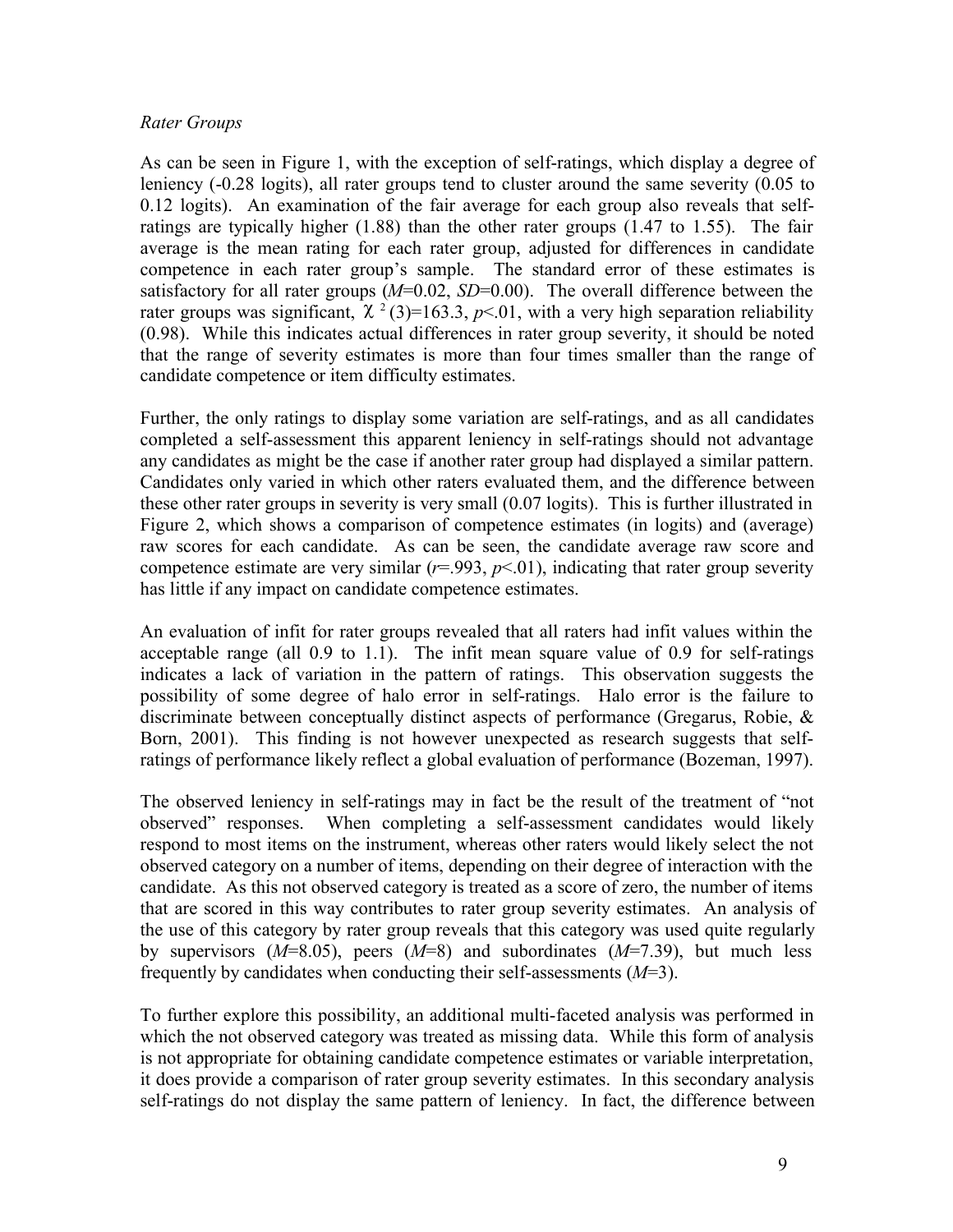the severity estimates of all rater groups is only 0.2 logits, with a much smaller separation reliability (0.79) and a chi square value ( $\chi^2$  (3)=16) approaching insignificance. This adds further support to the initial conclusion that there appears to be little difference between the severity of different rater groups, and as such this facet has little impact on assessment outcomes. This is an important finding, as any inferences regarding candidate competence should not be constrained to any specifics of the assessment situation, such as which raters provide evaluations (Myford & Wolfe, 2000).

## **Conclusions**

In summary, a number of tentative conclusions are supported from this preliminary analysis. The calibration of items using Rasch models allows for an investigation of the developmental progression of competency acquisition through an interpretation of the variable map*.* Masters (1993) discusses the notion of a *"progression of developing competence"*, with tasks or items calibrated along this progression. Using a variable map it is possible to identify varying levels of competence, and to identify the kinds of behaviours typically exhibited by individuals at these levels. This can be achieved through a content analysis of clusters of items at the same difficulty level (Griffin, 2000).

Alternatively, this process can undertaken qualitatively by having SMEs position items (or descriptors) on a matrix according to their estimated difficulty (the level of skills and knowledge required). This process involves an iterative method outlined by Griffin (2000) in which the descriptors for one item are positioned, and then subsequent descriptors are compared with these initial placements, and positioned according to their relative difficulty. Using this approach it is possible to achieve qualitatively the same outcomes as item mapping procedures based on Rasch analysis. When clusters of items at the same difficulty level are examined, band level or profile descriptions can be developed. This interpretation is known as *standards referencing* whereby levels or bands are defined along the progression or continuum of competence for interpretive purposes (Griffin & Gillis, 2001). When item mapping is undertaken both qualitatively and empirically (Rasch based), the empirically derived profile descriptions can be used to validate the hypothesised construct. When further data has been gathered and stable threshold estimates obtained, a meaningful interpretation of the variable under consideration can be undertaken.

### **References**

| <b>Item</b> | <b>Behavioural descriptors</b> |  |  |
|-------------|--------------------------------|--|--|
|             |                                |  |  |

**Table 1 Example Item and Behavioural Descriptions**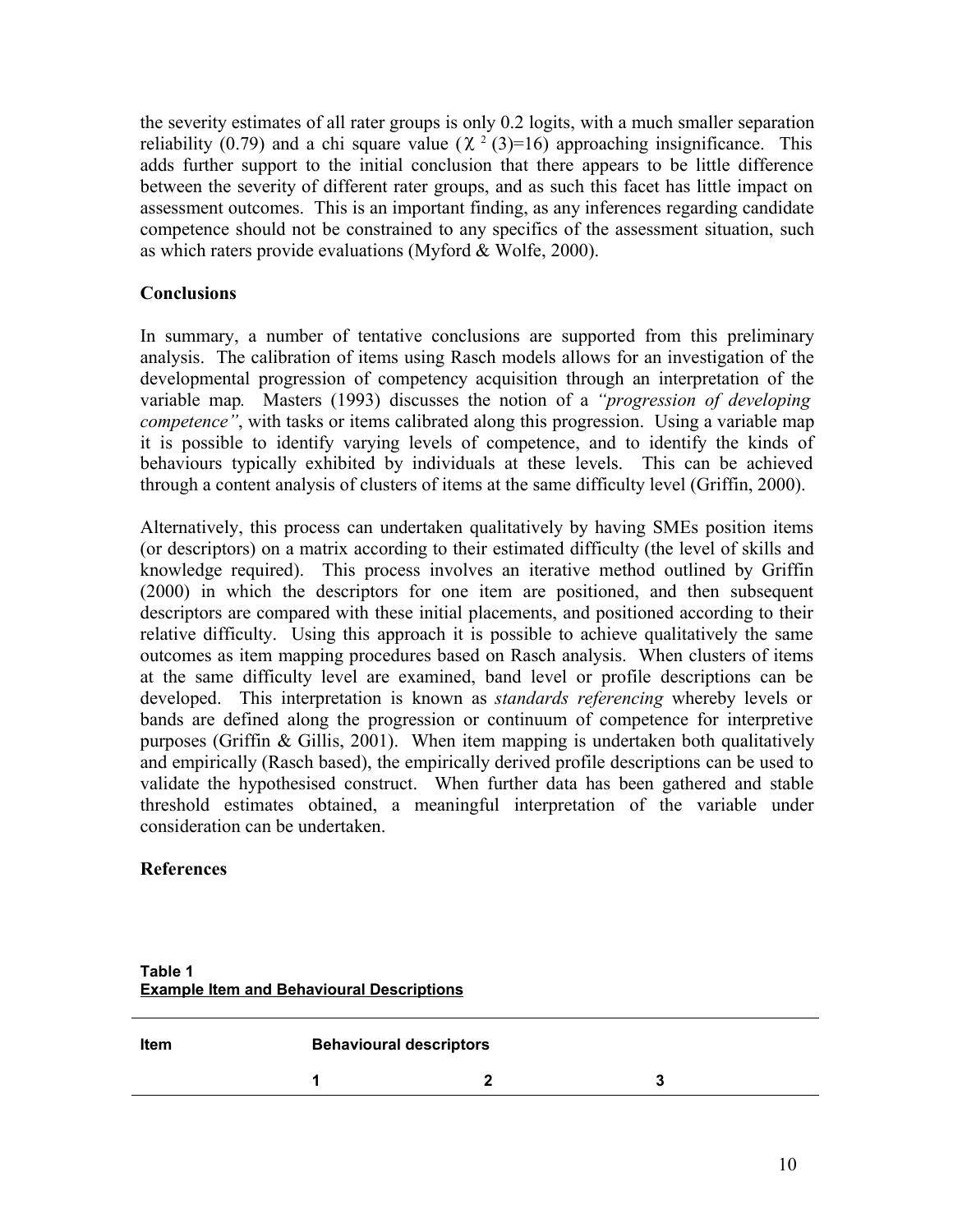| Information about<br>training and<br>development activities<br>is made available to<br>staff | Ensures information<br>on training and<br>development activities<br>are available to staff | Customises and<br>conveys information<br>on training and<br>development activities<br>to individual staff<br>against agreed<br>training and<br>development needs | Develops staff<br>capability to seek out,<br>evaluate and use<br>information on training<br>and development<br>activities |
|----------------------------------------------------------------------------------------------|--------------------------------------------------------------------------------------------|------------------------------------------------------------------------------------------------------------------------------------------------------------------|---------------------------------------------------------------------------------------------------------------------------|
|                                                                                              |                                                                                            |                                                                                                                                                                  |                                                                                                                           |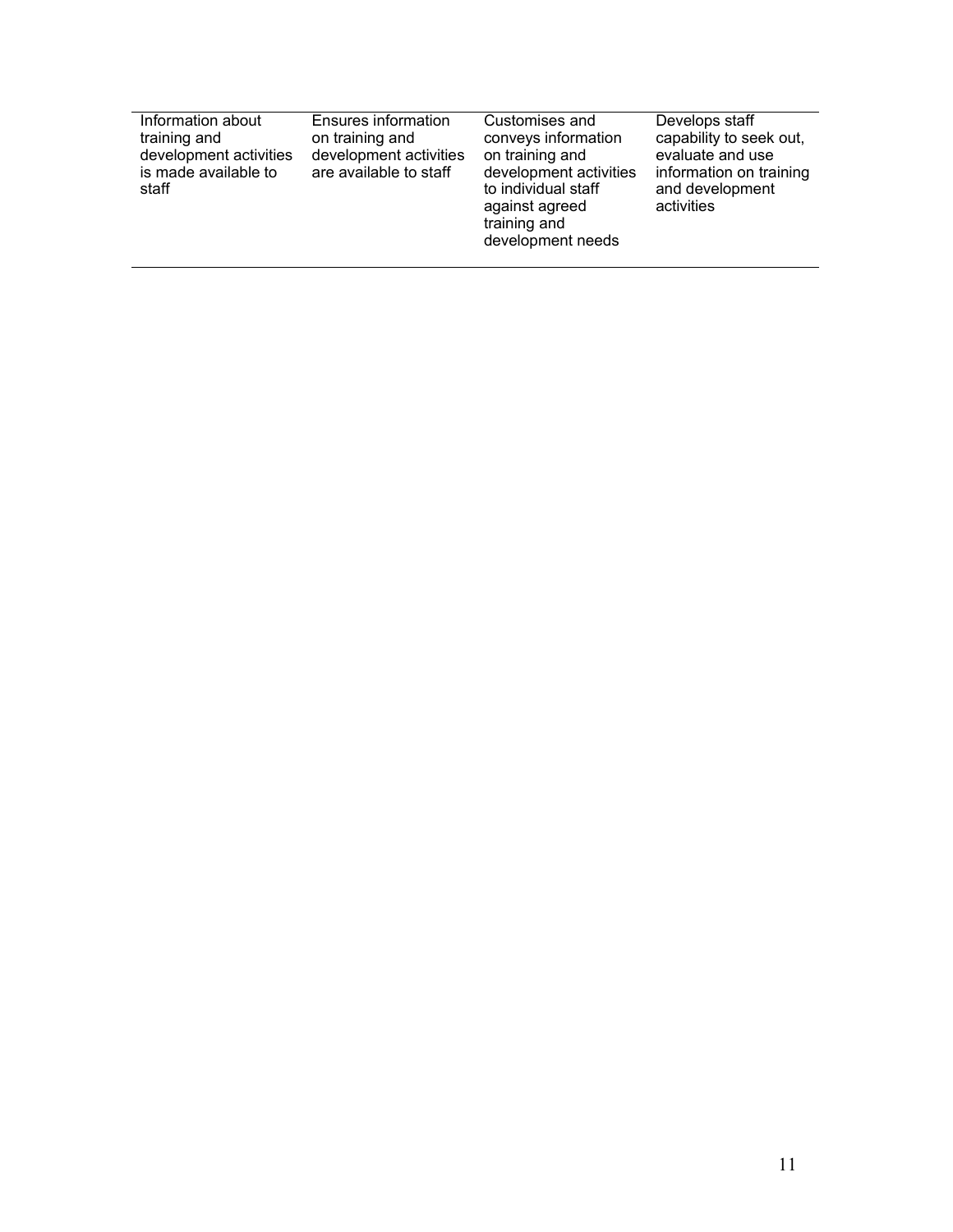|   |                       |           | Measure   Candidates   - Items   - Raters |         |                                     |                             |
|---|-----------------------|-----------|-------------------------------------------|---------|-------------------------------------|-----------------------------|
|   |                       |           |                                           |         |                                     |                             |
|   |                       |           | *                                         |         |                                     |                             |
|   | $\mathbf{1}$          |           |                                           |         | *                                   |                             |
|   |                       |           |                                           |         | $\star$                             |                             |
|   |                       |           |                                           |         |                                     |                             |
|   |                       |           | *                                         |         | $***$                               |                             |
|   |                       |           | ****                                      |         |                                     |                             |
|   |                       |           | ****                                      |         |                                     |                             |
|   |                       |           | *******                                   |         | $***$                               |                             |
|   |                       |           | **********                                |         | $\star$                             |                             |
|   |                       |           | ********                                  |         |                                     |                             |
|   |                       |           | ****                                      |         | $\star$                             | Subordinate Peer Supervisor |
|   | $\mathbf 0$           | *         | ****                                      | $\star$ | $***$ *                             |                             |
|   |                       |           | $\star$ .                                 |         | $***$                               |                             |
|   |                       |           | ****                                      |         | ***                                 |                             |
|   |                       |           | $***$                                     |         | ****                                | Self                        |
|   |                       |           | $***$                                     |         |                                     |                             |
|   |                       |           | $\star$                                   |         | $***$                               |                             |
|   |                       |           |                                           |         | $***$                               |                             |
|   |                       |           | *                                         |         |                                     |                             |
|   |                       |           |                                           |         |                                     |                             |
|   |                       |           | *                                         |         |                                     |                             |
| ٠ | $-1$                  | $\ddot{}$ |                                           |         |                                     |                             |
|   | Measure $\vert$ * = 1 |           |                                           |         | $\vert * = 1 \vert - \text{Raters}$ |                             |

**Figure 1: Distribution of Candidate Competence, Item Difficulty and Rater Group Severity**